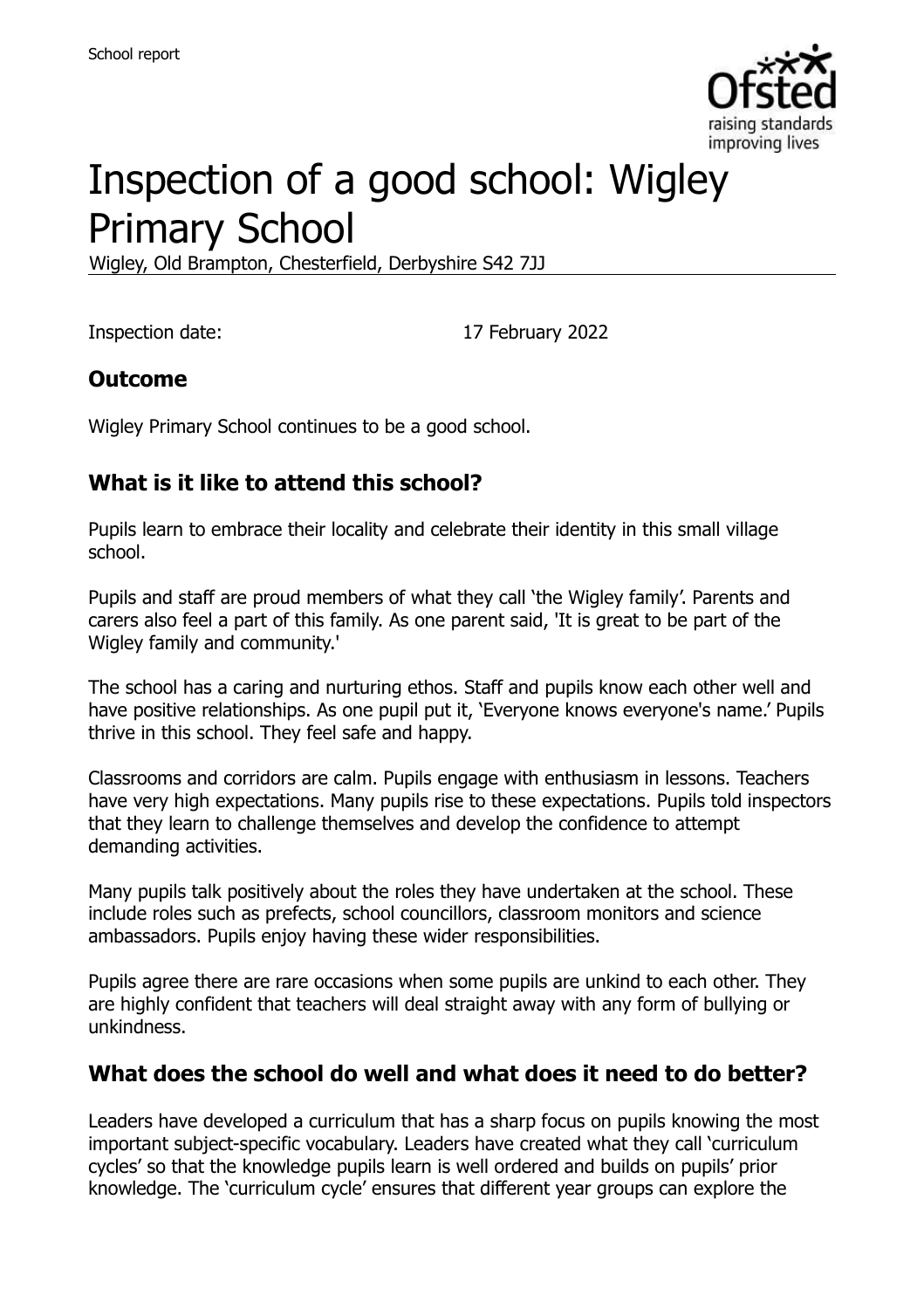

same concepts in more detail each year, even when classes are made up of several year groups. The curriculum is broad and ambitious. It allows pupils to access more challenging content if they are ready for it.

There are some elements of the curriculum that are organised as thematic topics. In these topics, leaders have identified the most important subject knowledge. For example, in the 'out of this world' topic, pupils learn about gears and pulleys in design and technology. At the same time, they use models of the sun, earth and moon to learn about relative sizes and distances in science. Pupils know and remember this knowledge well. In a few foundation subjects such as religious education and computing, this knowledge is not as clearly identified.

Teachers have good subject knowledge and present information clearly. Teachers assess pupils' understanding frequently through the questions they ask. If teachers spot misconceptions, they address these quickly. The needs of all pupils, including those with special educational needs and/or disabilities (SEND), are well known. Leaders have developed a 'provision map' so all staff know how they can meet the needs of each pupil. These maps are reviewed and updated regularly. As a result, pupils with SEND are well supported, and they achieve as well as their peers.

Leaders have prioritised reading. Teachers are well trained in how to teach pupils using strategies that will help them remember the sounds that different letters make. Activities such as 'Let's play tennis with this sound' allow pupils to practise their pronunciation. Teachers check that pupils are saying sounds correctly. When pupils fall behind, teachers intervene on the same day, so pupils keep up. Most books that pupils read are matched well to the sounds that they know. However, there are occasions when a small number of pupils are given books that are not precisely matched. Pupils become fluent readers. Pupils speak about how much they love reading and how often they read. Younger children enjoy story time. Older pupils talk enthusiastically about 'class novels' such as 'Cosmic'.

Children in the early years get off to a good start. Teachers ensure that children are ready to learn. Many children display independence at an early stage. For example, they choose the correct equipment for themselves, tidy up before being asked and take turns to share their ideas.

Pupils are taught how to stay safe in the widest sense. Pupils can talk confidently about protected characteristics at an age-appropriate level. Residential trips help pupils develop new skills and build their resilience. Pupils have opportunities to abseil, climb and boulder. Pupils contributed to writing a book called 'Our Schools, Our Stories', showing their knowledge of important local residents and the farming community. Leaders' intentions are to develop pupils to be well-rounded and proud rural Derbyshire citizens.

Leaders and governors work well in partnership to make sure that staff are well supported and that the school continues to improve.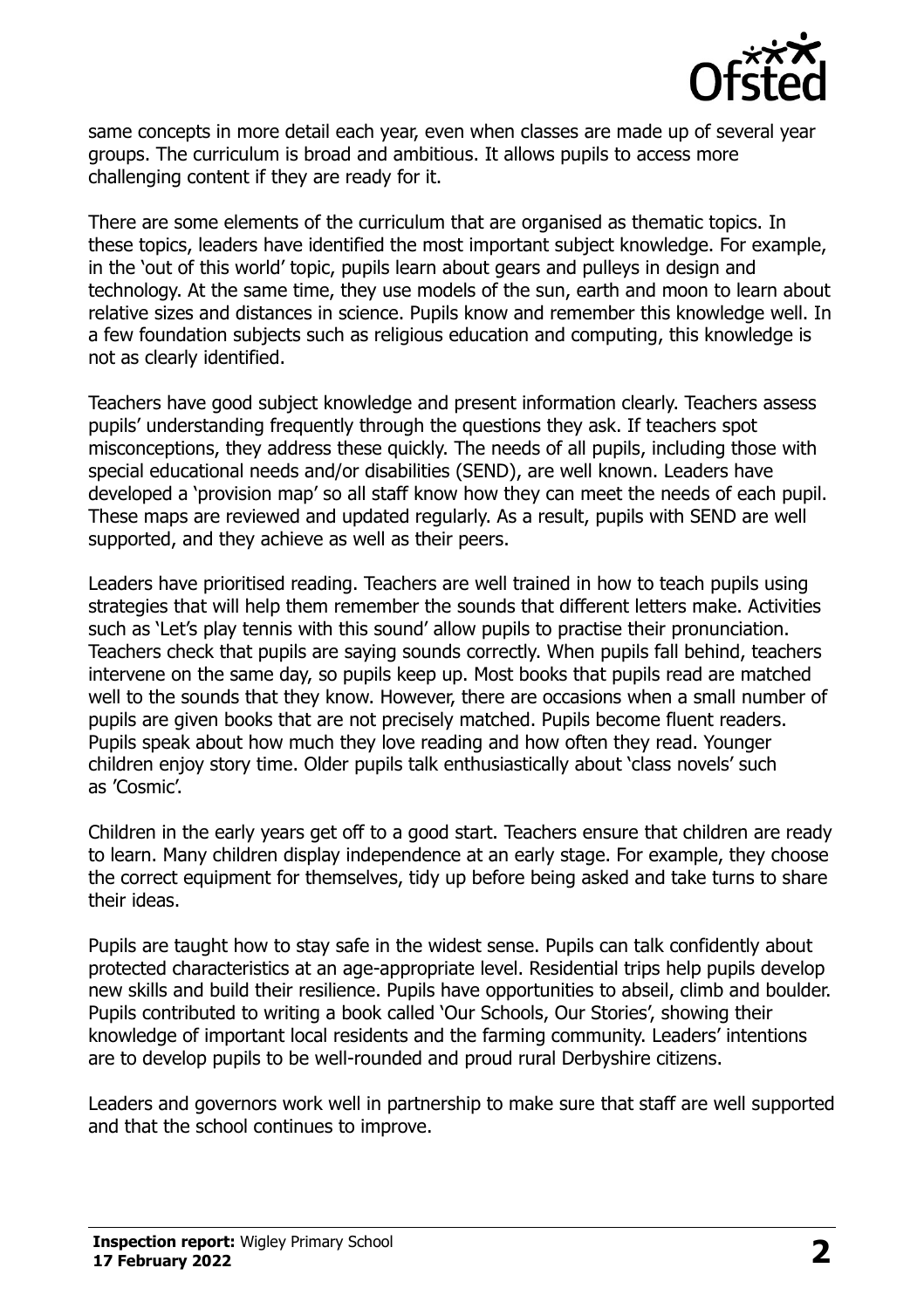

# **Safeguarding**

The arrangements for safeguarding are effective.

The culture among leaders and staff is one of vigilance. Staff report the smallest of changes in behaviour as they know that this could be an indication that a child needs help.

All adults understand well the procedures for reporting and recording concerns about pupils and staff. Leaders ensure that they have oversight of these concerns so that they can help pupils swiftly and engage external agencies if necessary.

All staff and governors receive safeguarding training. They are all aware of the contextual and national safeguarding issues.

# **What does the school need to do to improve?**

#### **(Information for the school and appropriate authority)**

- Leaders have not ensured that all books are precisely matched to the sounds pupils know. There are some occasions when a few pupils are unable to read books they have been given. These pupils do not always have the opportunity to gain greater fluency in decoding. This slows them in becoming better readers. Leaders must ensure that books are more precisely matched to pupils' phonics knowledge.
- In a few foundation subjects, leaders have not identified with sufficient precision the important knowledge pupils should learn in some of the topics that make up the curriculum. On occasions, teachers do not teach this knowledge explicitly enough. As a result, some pupils do not remember important knowledge as well as they should. Leaders must ensure that the clarification as to the most important knowledge pupils should learn in a few of these foundation subjects, such as computing and religious education, is as precise as that in all other subjects.

# **Background**

When we have judged a school to be good, we will then normally go into the school about once every four years to confirm that the school remains good. This is called a section 8 inspection of a good or outstanding school, because it is carried out under section 8 of the Education Act 2005. We do not give graded judgements on a section 8 inspection. However, if we find evidence that a school would now receive a higher or lower grade, then the next inspection will be a section 5 inspection. Usually this is within one to two years of the date of the section 8 inspection. If we have serious concerns about safeguarding, behaviour or the quality of education, we will deem the section 8 inspection as a section 5 inspection immediately.

This is the second section 8 inspection since we the school to be good in September 2011.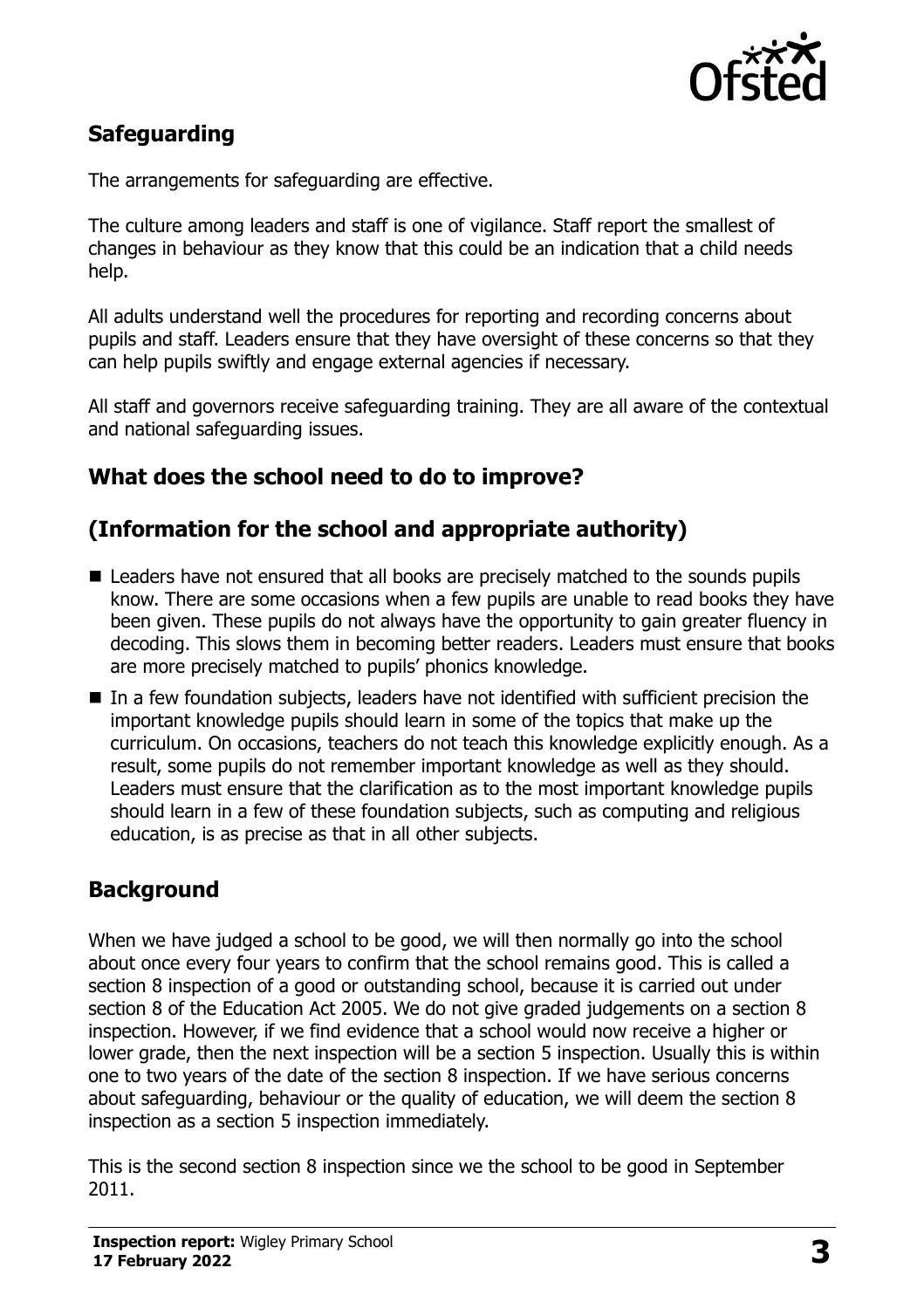

# **How can I feed back my views?**

You can use [Ofsted Parent View](https://parentview.ofsted.gov.uk/) to give Ofsted your opinion on your child's school, or to find out what other parents and carers think. We use information from Ofsted Parent View when deciding which schools to inspect, when to inspect them and as part of their inspection.

The Department for Education has further quidance on how to complain about a school.

If you are the school and you are not happy with the inspection or the report, you can [complain to Ofsted.](https://www.gov.uk/complain-ofsted-report)

#### **Further information**

You can search for [published performance information](http://www.compare-school-performance.service.gov.uk/) about the school.

In the report, ['disadvantaged pupils'](http://www.gov.uk/guidance/pupil-premium-information-for-schools-and-alternative-provision-settings) refers to those pupils who attract government pupil premium funding: pupils claiming free school meals at any point in the last six years and pupils in care or who left care through adoption or another formal route.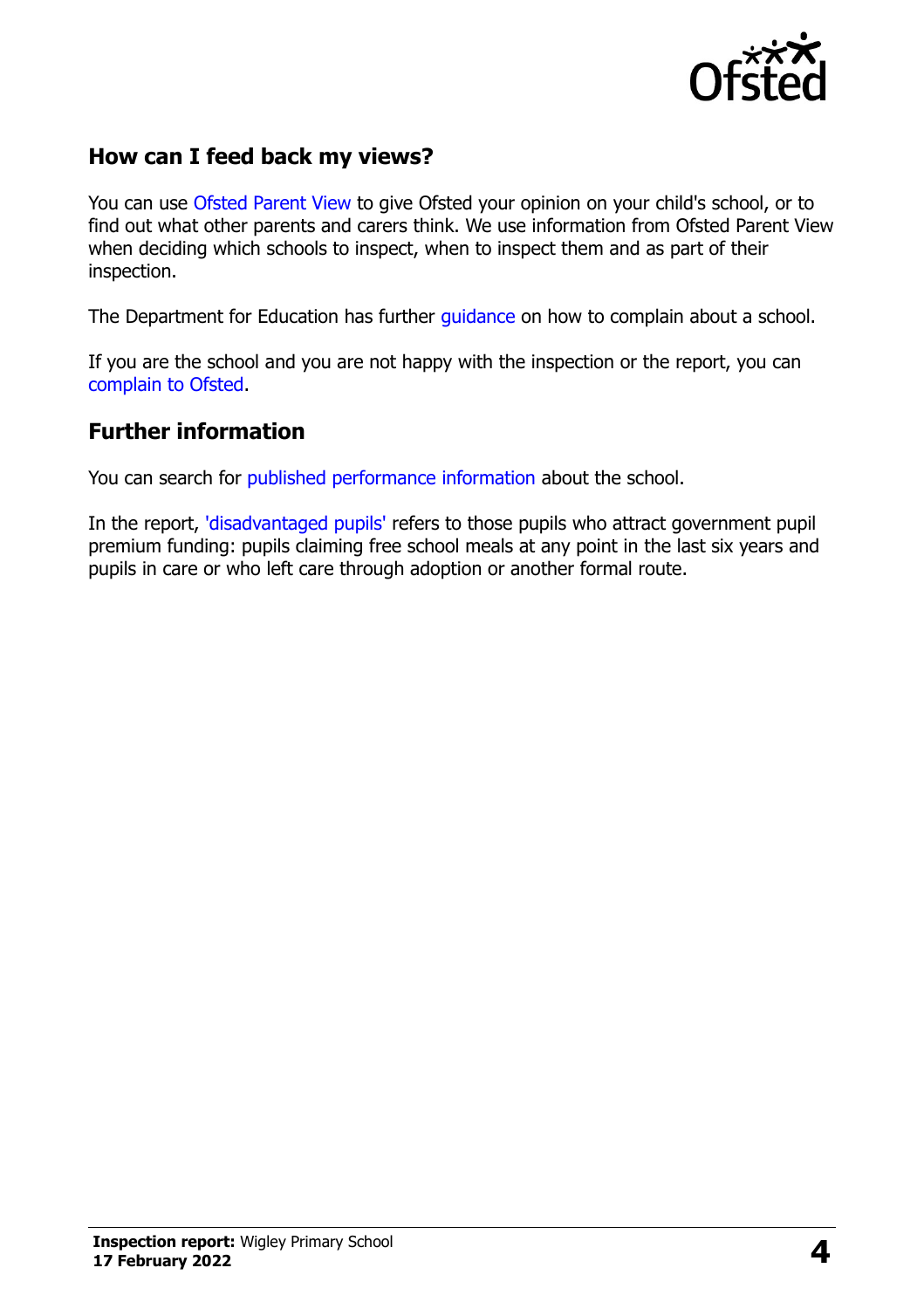

#### **School details**

| Unique reference number             | 112514                                                               |
|-------------------------------------|----------------------------------------------------------------------|
| <b>Local authority</b>              | Derbyshire                                                           |
| <b>Inspection number</b>            | 10211644                                                             |
| <b>Type of school</b>               | Primary                                                              |
| <b>School category</b>              | Community                                                            |
| Age range of pupils                 | 4 to 11                                                              |
| <b>Gender of pupils</b>             | Mixed                                                                |
| Number of pupils on the school roll | 44                                                                   |
| <b>Appropriate authority</b>        | The governing body                                                   |
| <b>Chair of governing body</b>      | Paul Dorward                                                         |
| <b>Headteacher</b>                  | David Ratcliffe                                                      |
| Website                             | www.wigley.derbyshire.sch.uk                                         |
| Date of previous inspection         | 12 January 2017, under section 8 of the<br><b>Education Act 2005</b> |

# **Information about this school**

- This school is smaller than the average-size primary school.
- Wigley Primary School is federated with Penny Acres Primary School. The two schools share an executive headteacher and a local governing board.
- $\blacksquare$  The school does not use alternative provision.

#### **Information about this inspection**

- This was the first routine inspection the school received since the COVID-19 pandemic began. Inspectors discussed the impact of the pandemic with leaders and have taken that into account in their evaluation of the school.
- The inspectors carried out deep dives in reading, geography and mathematics. For each deep dive, the inspectors discussed the curriculum with subject leaders, visited lessons, spoke to teachers and pupils and looked at samples of pupils' work. The lead inspector also heard pupils read to a familiar adult.
- The lead inspector met with the leader of the early years provision and the special educational needs and disabilities coordinator.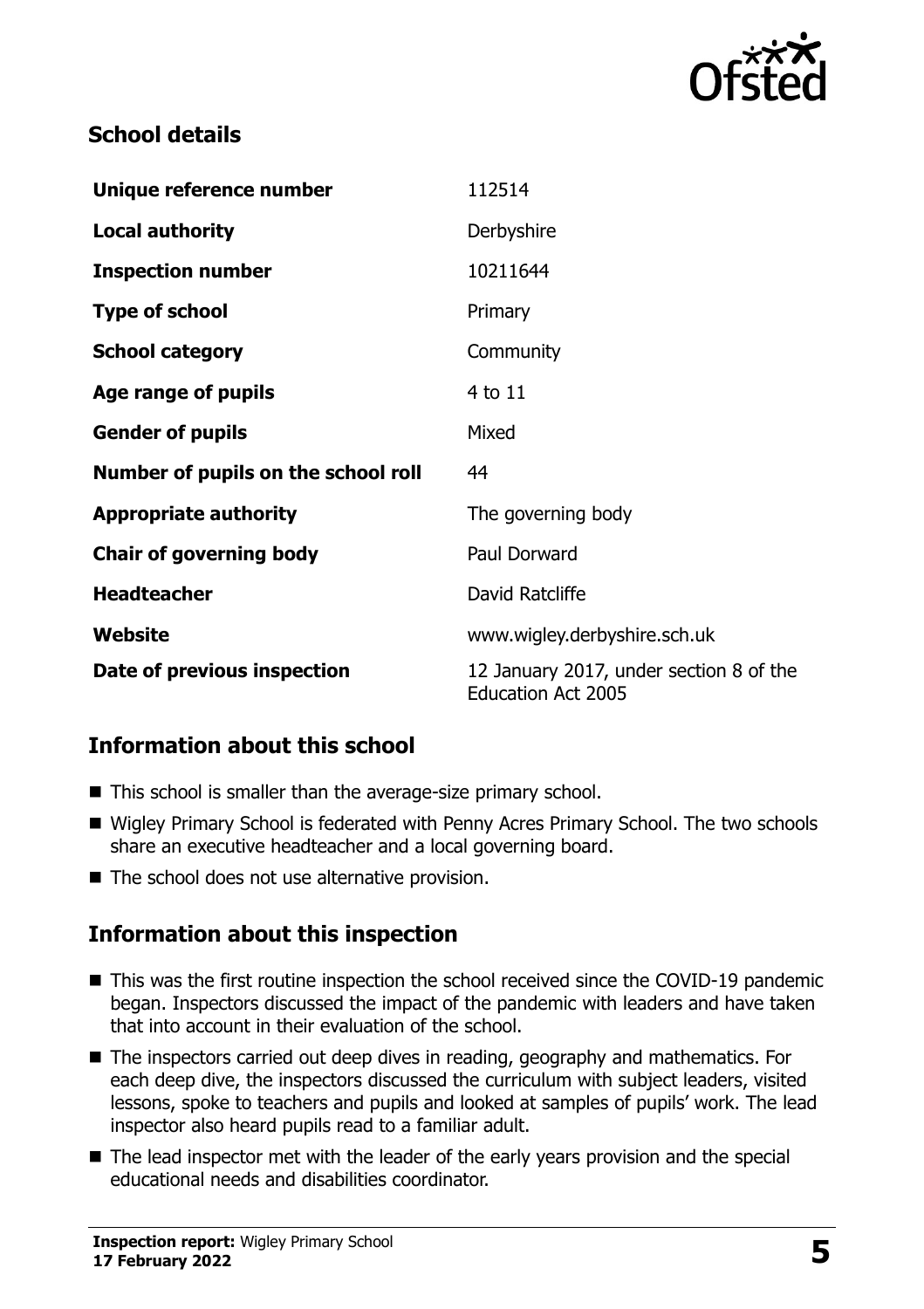

- **Inspectors met with groups of pupils from key stages 1 and 2. They spoke with pupils** informally and observed pupils' behaviour during social times.
- The lead inspector met with the designated safeguarding lead to discuss the actions taken to keep pupils safe. He reviewed a range of documents, including the school's single central record.
- Inspectors reviewed a range of documents, including the school's self-evaluation and improvement plan.
- Inspectors met with all teachers and a group of support staff.
- $\blacksquare$  The lead inspector met with governors, including the chair of governors.
- Inspectors considered the responses to the online questionnaire, Ofsted Parent View, and considered the results of the Ofsted staff questionnaire.

#### **Inspection team**

Rakesh Patel, lead inspector **Her Majesty's Inspector** 

Roary Pownall **Roary Pownall Her Majesty's Inspector**